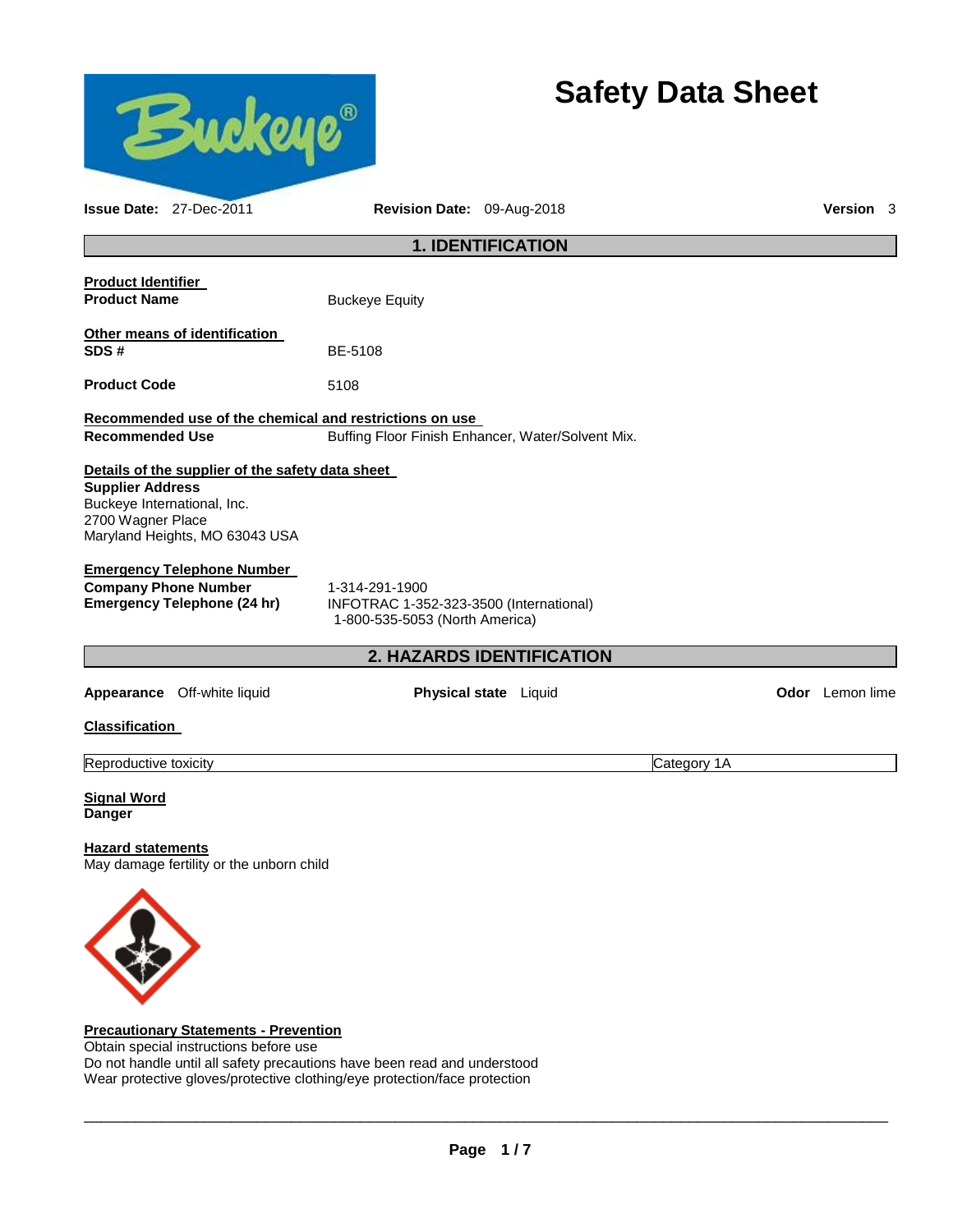## **Precautionary Statements - Response**

If exposed or concerned: Get medical advice/attention

#### **Precautionary Statements - Storage**

Store locked up

#### **Precautionary Statements - Disposal**

Dispose of contents/container to an approved waste disposal plant

## **Other hazards**

Harmful to aquatic life with long lasting effects

# **3. COMPOSITION/INFORMATION ON INGREDIENTS**

\_\_\_\_\_\_\_\_\_\_\_\_\_\_\_\_\_\_\_\_\_\_\_\_\_\_\_\_\_\_\_\_\_\_\_\_\_\_\_\_\_\_\_\_\_\_\_\_\_\_\_\_\_\_\_\_\_\_\_\_\_\_\_\_\_\_\_\_\_\_\_\_\_\_\_\_\_\_\_\_\_\_\_\_\_\_\_\_\_\_\_\_\_

| <b>Chemical Name</b>                      | CAS No.    | Weight-% |
|-------------------------------------------|------------|----------|
| Petroleum distillates, hydrotreated light | 64742-47-8 |          |
| N-methyl-2-pyrrolidone                    | 872-50-4   |          |

\*\*If Chemical Name/CAS No is "proprietary" and/or Weight-% is listed as a range, the specific chemical identity and/or percentage of composition has been withheld as a trade secret.\*\*

## **4. FIRST AID MEASURES**

## **First Aid Measures**

| <b>Eye Contact</b>  | Rinse immediately with plenty of water, also under the eyelids, for at least 15 minutes. Call<br>a physician if irritation persists.  |
|---------------------|---------------------------------------------------------------------------------------------------------------------------------------|
| <b>Skin Contact</b> | Wash off immediately with plenty of water for at least 15 minutes. If skin irritation persists,<br>call a physician.                  |
| <b>Inhalation</b>   | Remove to fresh air.                                                                                                                  |
| Ingestion           | Drink 2-3 large glasses of water. Do NOT induce vomiting. Call a physician. Never give<br>anything by mouth to an unconscious person. |

#### **Most important symptoms and effects**

**Symptoms Contact may cause irritation and redness. Direct eye contact may cause stinging, tearing** and redness.

#### **Indication of any immediate medical attention and special treatment needed**

| <b>Notes to Physician</b> | Treat symptomatically. Dermatitis or other pre-existing skin conditions may be aggravated |
|---------------------------|-------------------------------------------------------------------------------------------|
|                           | by overexposure to this product.                                                          |

## **5. FIRE-FIGHTING MEASURES**

## **Suitable Extinguishing Media**

Carbon dioxide (CO2). Foam. Dry chemical. Water.

**Unsuitable Extinguishing Media** Not determined.

## **Specific Hazards Arising from the Chemical**

Combustion products may be toxic.

#### **Hazardous Combustion Products** Carbon oxides.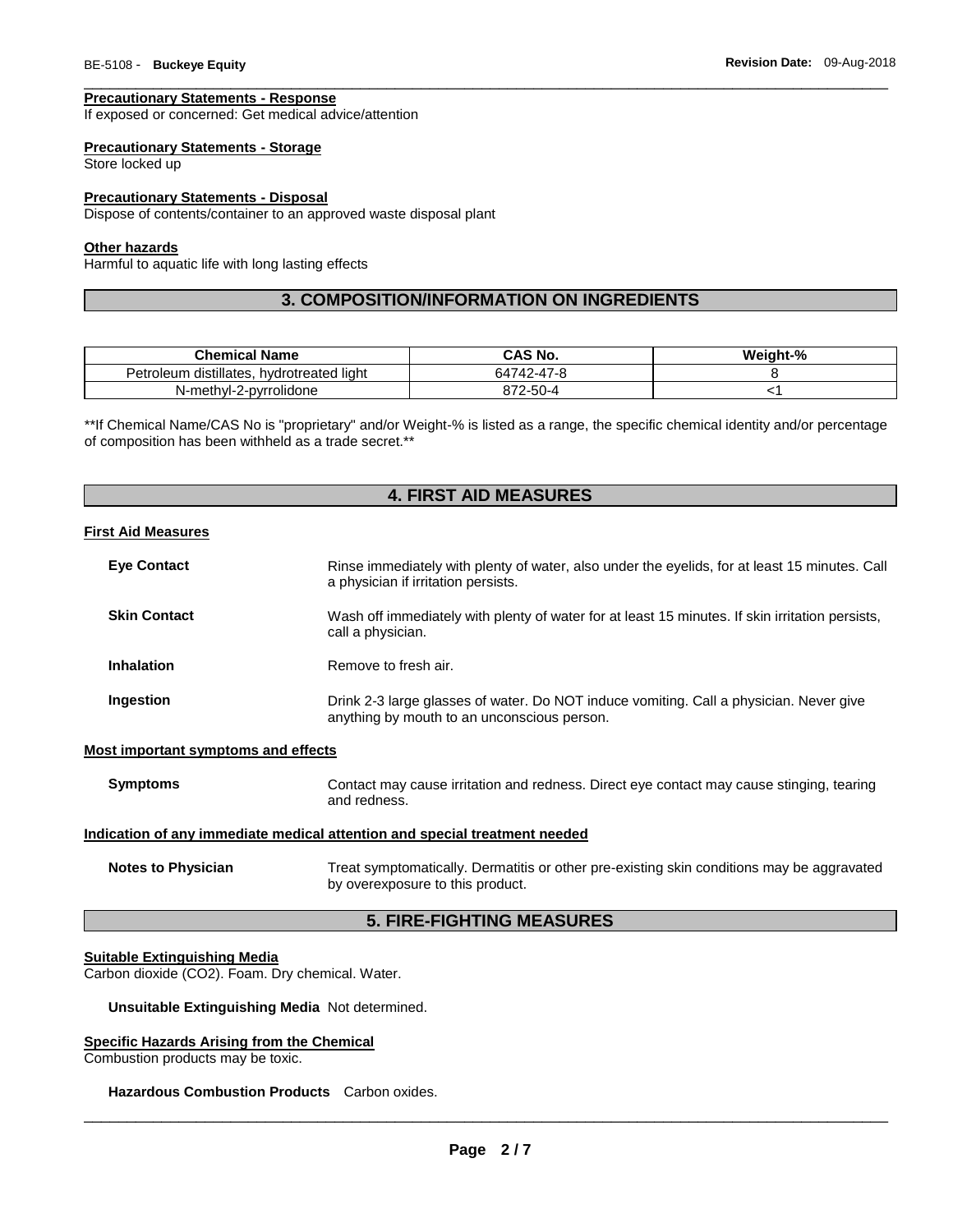#### **Protective equipment and precautions for firefighters**

As in any fire, wear self-contained breathing apparatus pressure-demand, MSHA/NIOSH (approved or equivalent) and full protective gear.

\_\_\_\_\_\_\_\_\_\_\_\_\_\_\_\_\_\_\_\_\_\_\_\_\_\_\_\_\_\_\_\_\_\_\_\_\_\_\_\_\_\_\_\_\_\_\_\_\_\_\_\_\_\_\_\_\_\_\_\_\_\_\_\_\_\_\_\_\_\_\_\_\_\_\_\_\_\_\_\_\_\_\_\_\_\_\_\_\_\_\_\_\_

| <b>6. ACCIDENTAL RELEASE MEASURES</b>                               |                                                                                                                                                                                                                                                                       |  |  |  |
|---------------------------------------------------------------------|-----------------------------------------------------------------------------------------------------------------------------------------------------------------------------------------------------------------------------------------------------------------------|--|--|--|
| Personal precautions, protective equipment and emergency procedures |                                                                                                                                                                                                                                                                       |  |  |  |
| <b>Personal Precautions</b>                                         | Use personal protection recommended in Section 8.                                                                                                                                                                                                                     |  |  |  |
| <b>Environmental precautions</b>                                    |                                                                                                                                                                                                                                                                       |  |  |  |
| <b>Environmental precautions</b>                                    | Prevent from entering into soil, ditches, sewers, waterways and/or groundwater. See<br>Section 12, Ecological Information. See Section 13: DISPOSAL CONSIDERATIONS.                                                                                                   |  |  |  |
| Methods and material for containment and cleaning up                |                                                                                                                                                                                                                                                                       |  |  |  |
| <b>Methods for Containment</b>                                      | Prevent further leakage or spillage if safe to do so.                                                                                                                                                                                                                 |  |  |  |
| <b>Methods for Clean-Up</b>                                         | Pick up with mop, wet/dry vac, or absorbent material. Wash spill area with a mild detergent.<br>Rinse affected area with water and allow area to dry before allowing traffic.                                                                                         |  |  |  |
|                                                                     | 7. HANDLING AND STORAGE                                                                                                                                                                                                                                               |  |  |  |
| <b>Precautions for safe handling</b>                                |                                                                                                                                                                                                                                                                       |  |  |  |
| <b>Advice on Safe Handling</b>                                      | Handle in accordance with good industrial hygiene and safety practice. Use personal<br>protection recommended in Section 8. Avoid contact with skin, eyes or clothing. Wash<br>thoroughly with soap and water after handling. Keep containers closed when not in use. |  |  |  |
| Conditions for safe storage, including any incompatibilities        |                                                                                                                                                                                                                                                                       |  |  |  |
| <b>Storage Conditions</b>                                           | Keep container tightly closed and store in a cool, dry and well-ventilated place. Keep from<br>freezing. Store at room temperature.                                                                                                                                   |  |  |  |
| <b>Incompatible Materials</b>                                       | Acids. Strong alkalis. Heavy metal salts.                                                                                                                                                                                                                             |  |  |  |

## **8. EXPOSURE CONTROLS/PERSONAL PROTECTION**

## **Exposure Guidelines**

| <b>Chemical Name</b>                                                     | ACGIH TLV | <b>OSHA PEL</b> | <b>NIOSH IDLH</b> |
|--------------------------------------------------------------------------|-----------|-----------------|-------------------|
| $\cdots$<br>Petroleum distillates,<br>. hvdrotreated light<br>64742-47-8 | $100$ ppm | 500 ppm         |                   |

## **Appropriate engineering controls**

**Engineering Controls** Ensure adequate ventilation, especially in confined areas. Eyewash stations. Showers.

#### **Individual protection measures, such as personal protective equipment**

| <b>Eye/Face Protection</b>      | Risk of contact: Wear approved safety goggles.                                                        |  |
|---------------------------------|-------------------------------------------------------------------------------------------------------|--|
| <b>Skin and Body Protection</b> | Wear rubber gloves or other impervious gloves.                                                        |  |
| <b>Respiratory Protection</b>   | No protection is ordinarily required under normal conditions of use and with adequate<br>ventilation. |  |

**General Hygiene Considerations** Handle in accordance with good industrial hygiene and safety practice.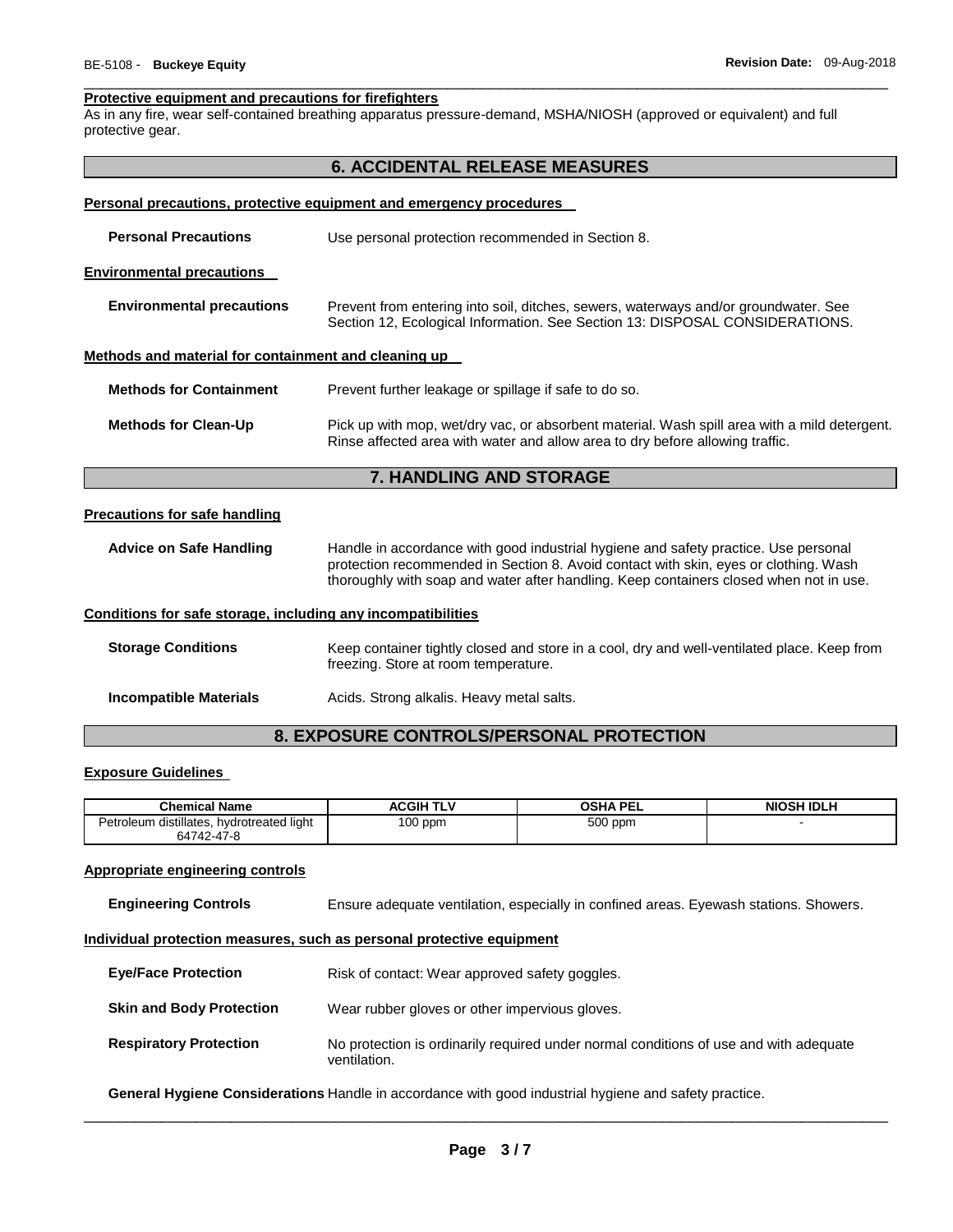## \_\_\_\_\_\_\_\_\_\_\_\_\_\_\_\_\_\_\_\_\_\_\_\_\_\_\_\_\_\_\_\_\_\_\_\_\_\_\_\_\_\_\_\_\_\_\_\_\_\_\_\_\_\_\_\_\_\_\_\_\_\_\_\_\_\_\_\_\_\_\_\_\_\_\_\_\_\_\_\_\_\_\_\_\_\_\_\_\_\_\_\_\_ **9. PHYSICAL AND CHEMICAL PROPERTIES**

## **Information on basic physical and chemical properties**

| <b>Physical state</b><br>Appearance<br>Color                                                                                                                                                                                 | Liquid<br>Off-white liquid<br>Off-white                                                                                    | Odor<br><b>Odor Threshold</b> | Lemon lime<br>Not determined |
|------------------------------------------------------------------------------------------------------------------------------------------------------------------------------------------------------------------------------|----------------------------------------------------------------------------------------------------------------------------|-------------------------------|------------------------------|
| <b>Property</b><br>рH<br>Melting point / freezing point<br><b>Boiling Point / Boiling Range</b>                                                                                                                              | <b>Values</b><br>8.8 - 9.2 (conc. and use dilution)<br>Not determined<br>100 °C / 212 °F                                   | Remarks • Method              |                              |
| <b>Flash Point</b><br><b>Evaporation Rate</b><br><b>Flammability (Solid, Gas)</b><br><b>Flammability Limit in Air</b>                                                                                                        | None<br>1.0<br>Liquid-Not applicable                                                                                       | Tag Closed Cup<br>(Water = 1) |                              |
| <b>Upper Flammability Limit</b><br><b>Lower Flammability Limit</b><br><b>Vapor Pressure</b>                                                                                                                                  | Not applicable<br>Not applicable<br>Not determined                                                                         |                               |                              |
| <b>Vapor Density</b><br><b>Relative Density</b><br><b>Water Solubility</b>                                                                                                                                                   | Not determined<br>0.98<br>Miscible in water                                                                                |                               |                              |
| Solubility in other solvents<br><b>Partition Coefficient</b><br><b>Autoignition temperature</b><br><b>Decomposition Temperature</b><br><b>Kinematic Viscosity</b><br><b>Dynamic Viscosity</b><br><b>Explosive Properties</b> | Not determined<br>Not determined<br>Not determined<br>Not determined<br>Not determined<br>Not determined<br>Not determined |                               |                              |
| <b>Oxidizing Properties</b>                                                                                                                                                                                                  | Not determined                                                                                                             |                               |                              |

# **10. STABILITY AND REACTIVITY**

## **Reactivity**

Not reactive under normal conditions.

## **Chemical Stability**

Stable under recommended storage conditions.

## **Possibility of Hazardous Reactions**

None under normal processing.

**Hazardous Polymerization** Hazardous polymerization does not occur.

## **Conditions to Avoid**

Keep separated from incompatible substances. Keep out of reach of children.

## **Incompatible Materials**

Acids. Strong alkalis. Heavy metal salts.

## **Hazardous Decomposition Products**

Carbon oxides.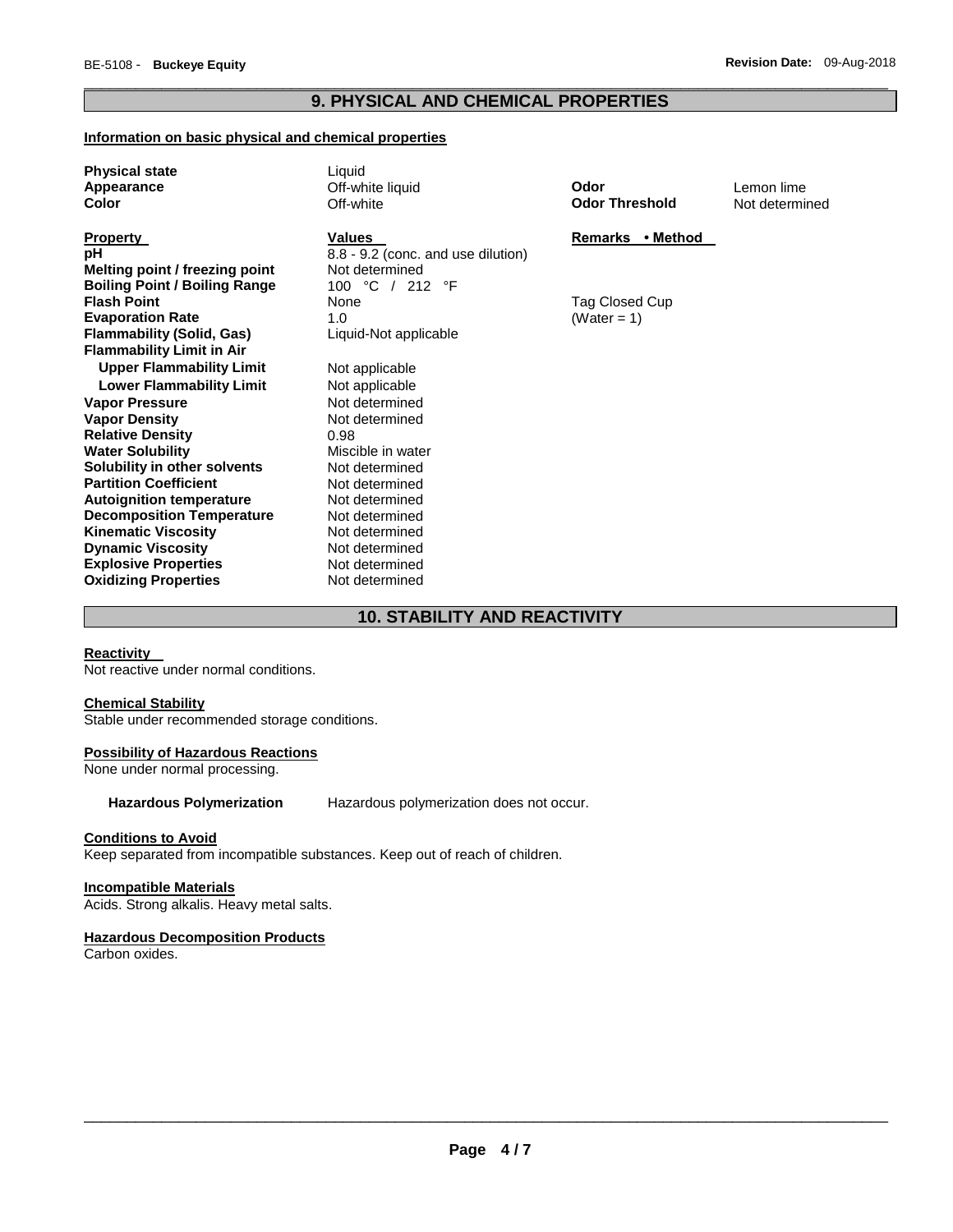## \_\_\_\_\_\_\_\_\_\_\_\_\_\_\_\_\_\_\_\_\_\_\_\_\_\_\_\_\_\_\_\_\_\_\_\_\_\_\_\_\_\_\_\_\_\_\_\_\_\_\_\_\_\_\_\_\_\_\_\_\_\_\_\_\_\_\_\_\_\_\_\_\_\_\_\_\_\_\_\_\_\_\_\_\_\_\_\_\_\_\_\_\_ **11. TOXICOLOGICAL INFORMATION**

## **Information on likely routes of exposure**

| <b>Product Information</b> |                                  |
|----------------------------|----------------------------------|
| <b>Eve Contact</b>         | Avoid contact with eyes.         |
| <b>Skin Contact</b>        | Avoid contact with skin.         |
| <b>Inhalation</b>          | Avoid breathing vapors or mists. |
| Ingestion                  | Do not ingest.                   |

## **Component Information**

| <b>Chemical Name</b>                | Oral LD50                           | Dermal LD50              | <b>Inhalation LC50</b>      |
|-------------------------------------|-------------------------------------|--------------------------|-----------------------------|
| Petroleum distillates, hydrotreated | Rat)<br>> 5000 mg/kg                | (Rabbit)<br>> 2000 mg/kg | $(Rat)$ 4 h<br>$> 5.2$ mg/L |
| light                               |                                     |                          |                             |
| 64742-47-8                          |                                     |                          |                             |
| Lauramide DEA                       | Rat)<br>= 2700 mg/kg                | (Rabbit)<br>> 2000 mg/kg | $\overline{\phantom{a}}$    |
| 120-40-1                            |                                     |                          |                             |
| Polyethylene glycol                 | Rat)<br>$= 22$ g/kg (Rat) = 28 g/kg | (Rabbit)<br>> 20 g/kg    |                             |
| 25322-68-3                          |                                     |                          |                             |
| N-methyl-2-pyrrolidone              | Rat)<br>$= 3914$ mg/kg              | Rabbit)<br>$= 8$ g/kg    | (Rat)4 h<br>$> 5.1$ mg/L    |
| 872-50-4                            |                                     |                          |                             |

## **Information on physical, chemical and toxicological effects**

## **Delayed and immediate effects as well as chronic effects from short and long-term exposure**

| Carcinogenicity                       | Based on the information provided, this product does not contain any carcinogens or<br>potential carcinogens as listed by OSHA, IARC or NTP. |
|---------------------------------------|----------------------------------------------------------------------------------------------------------------------------------------------|
| <b>Reproductive toxicity</b>          | May damage fertility or the unborn child.                                                                                                    |
| <b>Numerical measures of toxicity</b> |                                                                                                                                              |

Not determined.

# **12. ECOLOGICAL INFORMATION**

## **Ecotoxicity**

Harmful to aquatic life with long lasting effects.

## **Component Information**

| <b>Chemical Name</b>                                       | Algae/aquatic plants | Fish                                                                                                                                                          | Crustacea                                          |
|------------------------------------------------------------|----------------------|---------------------------------------------------------------------------------------------------------------------------------------------------------------|----------------------------------------------------|
| Petroleum distillates, hydrotreated<br>light<br>64742-47-8 |                      | 2.2: 96 h Lepomis macrochirus mg/L<br>LC50 static 45: 96 h Pimephales<br>promelas mg/L LC50 flow-through<br>2.4: 96 h Oncorhynchus mykiss<br>mg/L LC50 static | 4720: 96 h Den-dronereides<br>heteropoda mg/L LC50 |
| Polyethylene glycol<br>25322-68-3                          |                      | 5000: 24 h Carassius auratus mg/L<br>LC50                                                                                                                     |                                                    |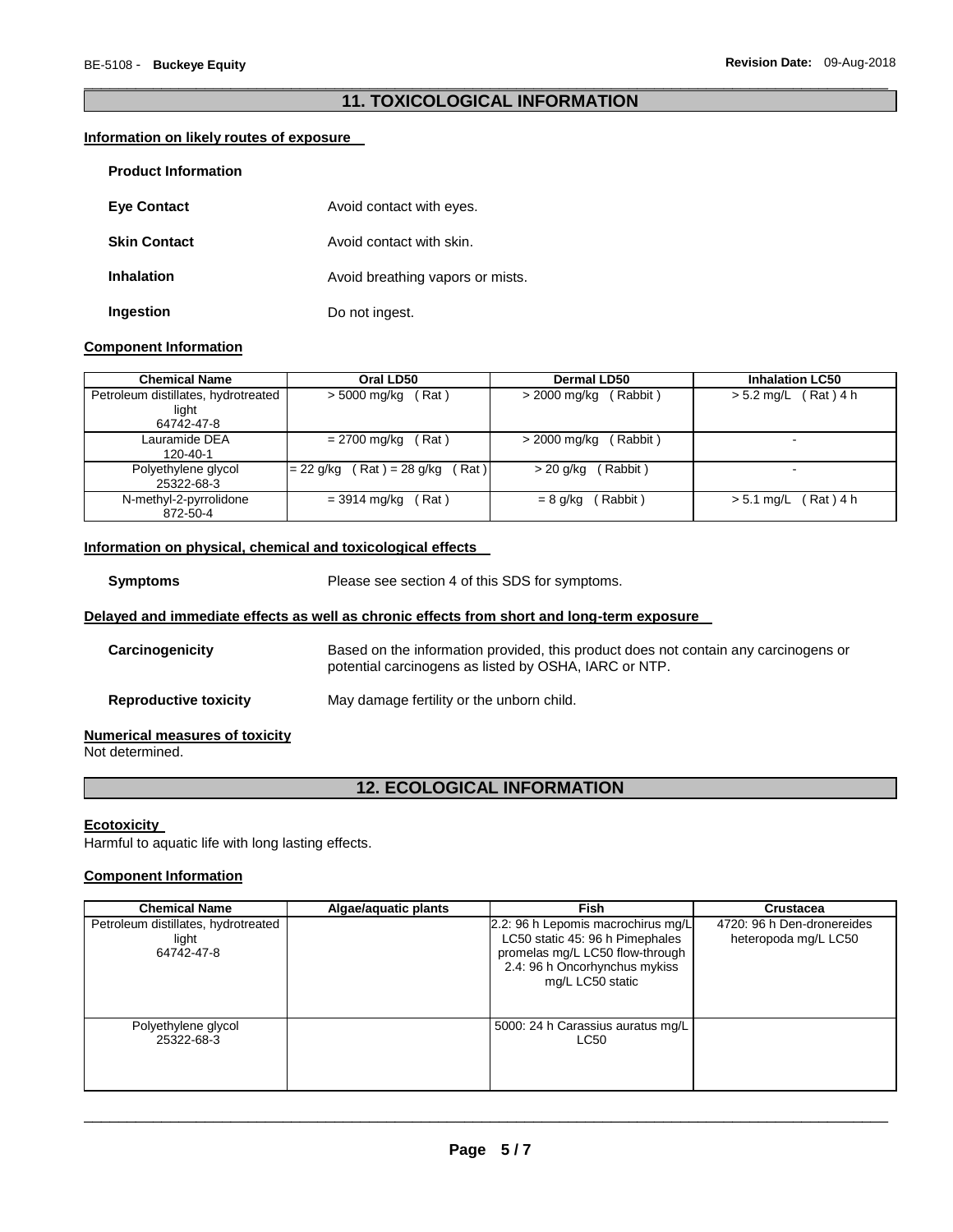| N-methyl-2-pyrrolidone | 500: 72 h Desmodesmus | 1400: 96 h Poecilia reticulata mg/L | 4897: 48 h Daphnia magna mg/L |
|------------------------|-----------------------|-------------------------------------|-------------------------------|
| 872-50-4               | subspicatus mg/L EC50 | LC50 static 832: 96 h Lepomis       | EC50                          |
|                        |                       | macrochirus mg/L LC50 static 1072:  |                               |
|                        |                       | 96 h Pimephales promelas mg/L       |                               |
|                        |                       | LC50 static 4000: 96 h Leuciscus    |                               |
|                        |                       | idus mg/L LC50 static               |                               |

## **Persistence/Degradability**

Not determined.

## **Bioaccumulation**

Not determined.

## **Mobility**

| <b>Chemical Name</b>               | <b>Partition Coefficient</b> |
|------------------------------------|------------------------------|
| N-methyl-2-pyrrolidone<br>872-50-4 | 0.46                         |

**13. DISPOSAL CONSIDERATIONS** 

## **Other Adverse Effects**

Not determined

| <b>Waste Treatment Methods</b> |                                                                                                                                |  |  |
|--------------------------------|--------------------------------------------------------------------------------------------------------------------------------|--|--|
| <b>Disposal of Wastes</b>      | Disposal should be in accordance with applicable regional, national and local laws and<br>regulations.                         |  |  |
| <b>Contaminated Packaging</b>  | Disposal should be in accordance with applicable regional, national and local laws and<br>regulations.                         |  |  |
|                                | <b>14. TRANSPORT INFORMATION</b>                                                                                               |  |  |
| Note                           | Please see current shipping paper for most up to date shipping information, including<br>exemptions and special circumstances. |  |  |
| <u>DOT</u>                     | Not regulated                                                                                                                  |  |  |
| IATA                           | Not regulated                                                                                                                  |  |  |
| <b>IMDG</b>                    | Not regulated                                                                                                                  |  |  |
|                                |                                                                                                                                |  |  |

# **15. REGULATORY INFORMATION**

## **International Inventories**

| <b>Chemical Name</b>                         | TSCA | <b>DSL/NDSLIEINECS/EI</b> | <b>LINCS</b> | <b>ENCS</b>  | <b>IECSC</b> | <b>KECL</b> | <b>PICCS</b> | <b>AICS</b> |
|----------------------------------------------|------|---------------------------|--------------|--------------|--------------|-------------|--------------|-------------|
| Petroleum distillates,<br>hydrotreated light |      |                           |              |              |              |             | v            |             |
| Lauramide DEA                                |      |                           |              |              |              |             |              |             |
| Polyethylene glycol                          |      |                           |              |              |              |             |              |             |
| N-methyl-2-pyrrolidone                       |      |                           | $\checkmark$ | $\checkmark$ |              |             | $\checkmark$ |             |

#### **Legend:**

*TSCA - United States Toxic Substances Control Act Section 8(b) Inventory DSL/NDSL - Canadian Domestic Substances List/Non-Domestic Substances List EINECS/ELINCS - European Inventory of Existing Chemical Substances/European List of Notified Chemical Substances ENCS - Japan Existing and New Chemical Substances*